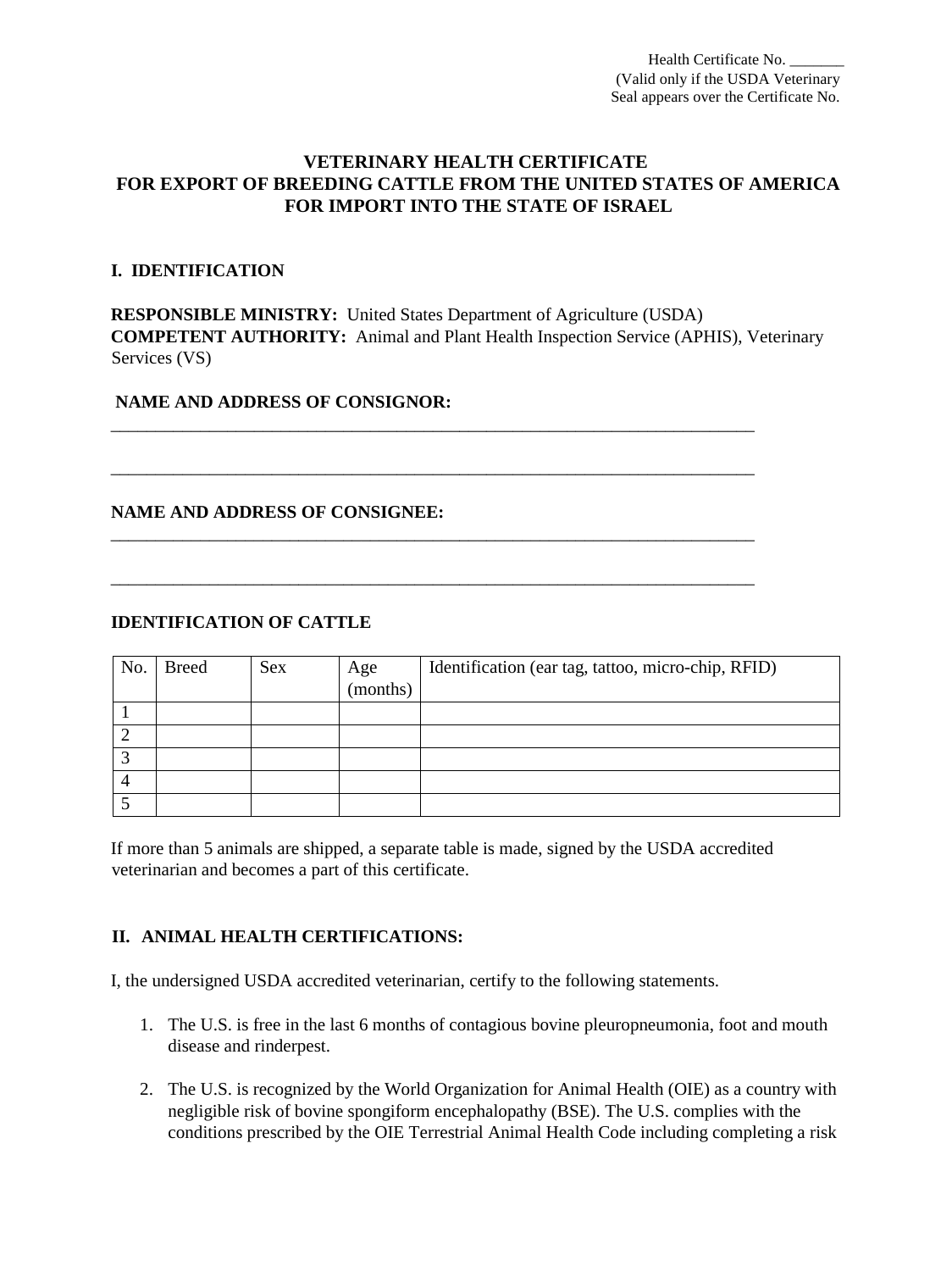assessment; maintaining a surveillance program; and conforming to programs, notifications, ruminant feed-control and identification, movement control and destruction (at slaughter or death) for indigenous cases.

- 3. Cattle to be exported were born in the U.S.
- 4. The herds of origin
	- a. Are officially free of tuberculosis and brucellosis for the 12 months prior to export.
	- b. Have been free of evidence of trichomoniasis, campylobacteriosis, infectious bovine rhinotracheitis/infectious pustular vulvovaginitis (IBR/IPV), bovine viral diarrhea/mucosal disease (BVD/MD), leptospirosis, paratuberculosis (Johne's disease) or enzootic bovine leucosis for the 12 months prior to export.
	- c. Have been in an area with a 150 km radius where there has been no reports of cases of bluetongue for 60 days prior to export.
- 5. The cattle were isolated for at least 8 days prior to their movement for export under the supervision of a USDA accredited veterinarian.
- 6. The animals were inspected within 8 days prior to export and found to be free from clinical evidence of communicable diseases.

# **III. TEST REQUIREMENTS:**

- 1. Test negative for tuberculosis using bovine PPD tuberculin intradermal test Test date( $s$ )
- 2. Test negative for bovine brucellosis Test date(s)  $\frac{1}{\sqrt{1-\frac{1}{\sqrt{1-\frac{1}{\sqrt{1-\frac{1}{\sqrt{1-\frac{1}{\sqrt{1-\frac{1}{\sqrt{1-\frac{1}{\sqrt{1-\frac{1}{\sqrt{1-\frac{1}{\sqrt{1-\frac{1}{\sqrt{1-\frac{1}{\sqrt{1-\frac{1}{\sqrt{1-\frac{1}{\sqrt{1-\frac{1}{\sqrt{1-\frac{1}{\sqrt{1-\frac{1}{\sqrt{1-\frac{1}{\sqrt{1-\frac{1}{\sqrt{1-\frac{1}{\sqrt{1-\frac{1}{\sqrt{1-\frac{1}{\sqrt{1-\frac{1}{\sqrt{1-\frac{1}{\sqrt{1$
- 3. Test negative for enzootic bovine leukosis (EBL) twice, with at least 30 days between the tests and the second test conducted within 15 days prior to export. Test 1 date(s) \_\_\_\_\_\_\_\_\_\_
	- Test 2 date(s)
- 4. Cattle not vaccinated for infectious bovine rhinotracheitis/infectious pustular vulvovaginitis (IBR/IPV) as stated in number IV.1. must be kept in quarantine for at least 30 days prior to shipment and tested negative on a blood sample for IBR/IPV twice, with at least 21 days between the tests.\* Test  $1$  date(s)

Cattle over 12 months of age, during the time of isolation, must be:

5. Either virgin animals that have not been used for natural breeding, **or** tested negative for bovine Campylobacteriosis using culture of preputial or vaginal specimens or direct examination

Test 2 date(s)